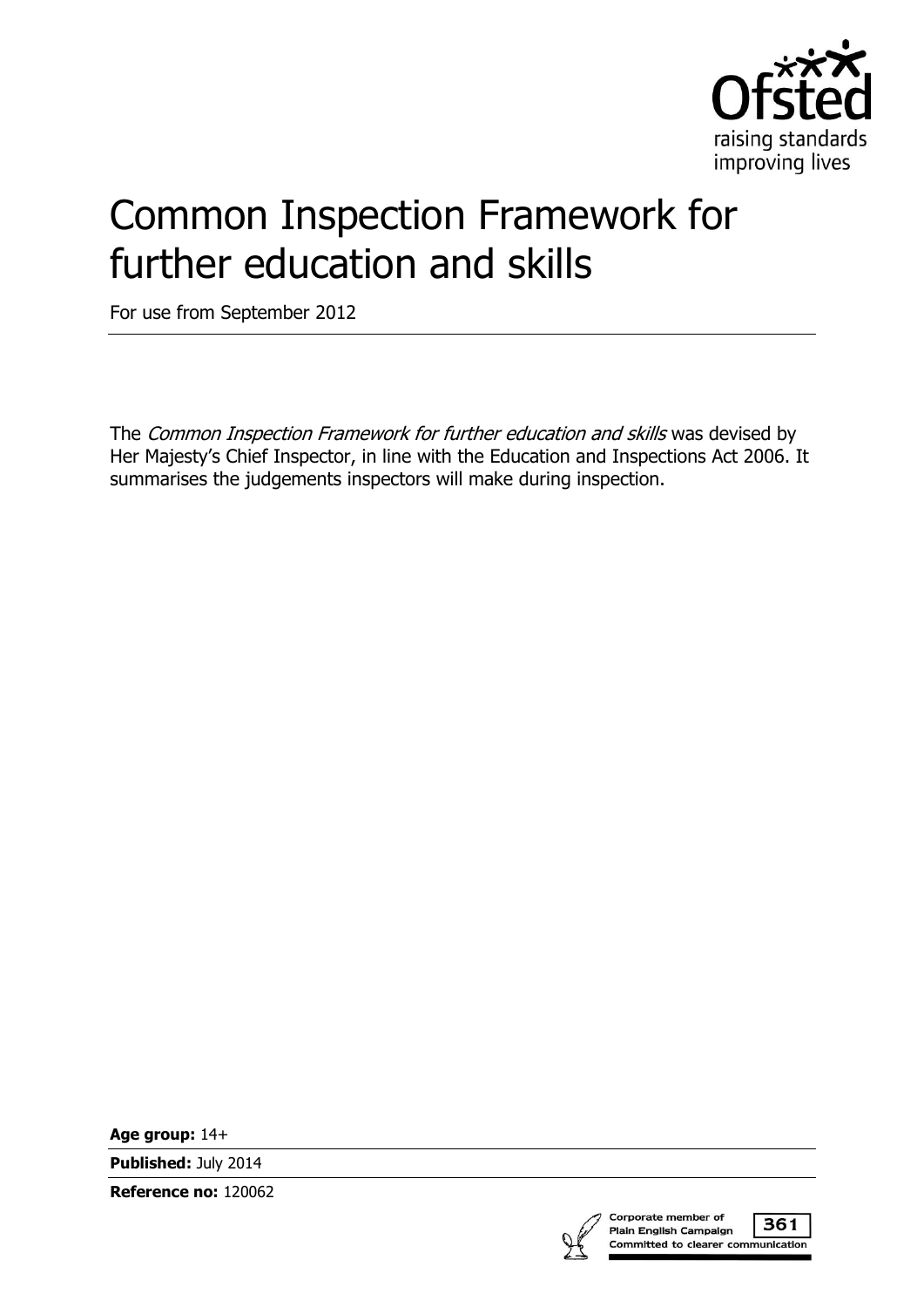The Office for Standards in Education, Children's Services and Skills (Ofsted) regulates and inspects to achieve excellence in the care of children and young people, and in education and skills for learners of all ages. It regulates and inspects childcare and children's social care, and inspects the Children and Family Court Advisory Support Service (Cafcass), schools, colleges, initial teacher training, work-based learning and skills training, adult and community learning, and education and training in prisons and other secure establishments. It assesses council children's services, and inspects services for looked after children, safeguarding and child protection.

If you would like a copy of this document in a different format, such as large print or Braille, please telephone 0300 123 1231, or email enquiries@ofsted.gov.uk.

You may reuse this information (not including logos) free of charge in any format or medium, under the terms of the Open Government Licence. To view this licence, visit www.nationalarchives.gov.uk/doc/open-government-licence/, write to the Information Policy Team, The National Archives, Kew, London TW9 4DU, or email: psi@nationalarchives.gsi.gov.uk.

This publication is available at www.ofsted.gov.uk/resources/120062.

Interested in our work? You can subscribe to our website for news, information and updates at www.ofsted.gov.uk/user.

Piccadilly Gate Store Street Manchester M1 2WD

T: 0300 123 1231 Textphone: 0161 618 8524 E: enquiries@ofsted.gov.uk W: www.ofsted.gov.uk

No. 120062 © Crown copyright 2014

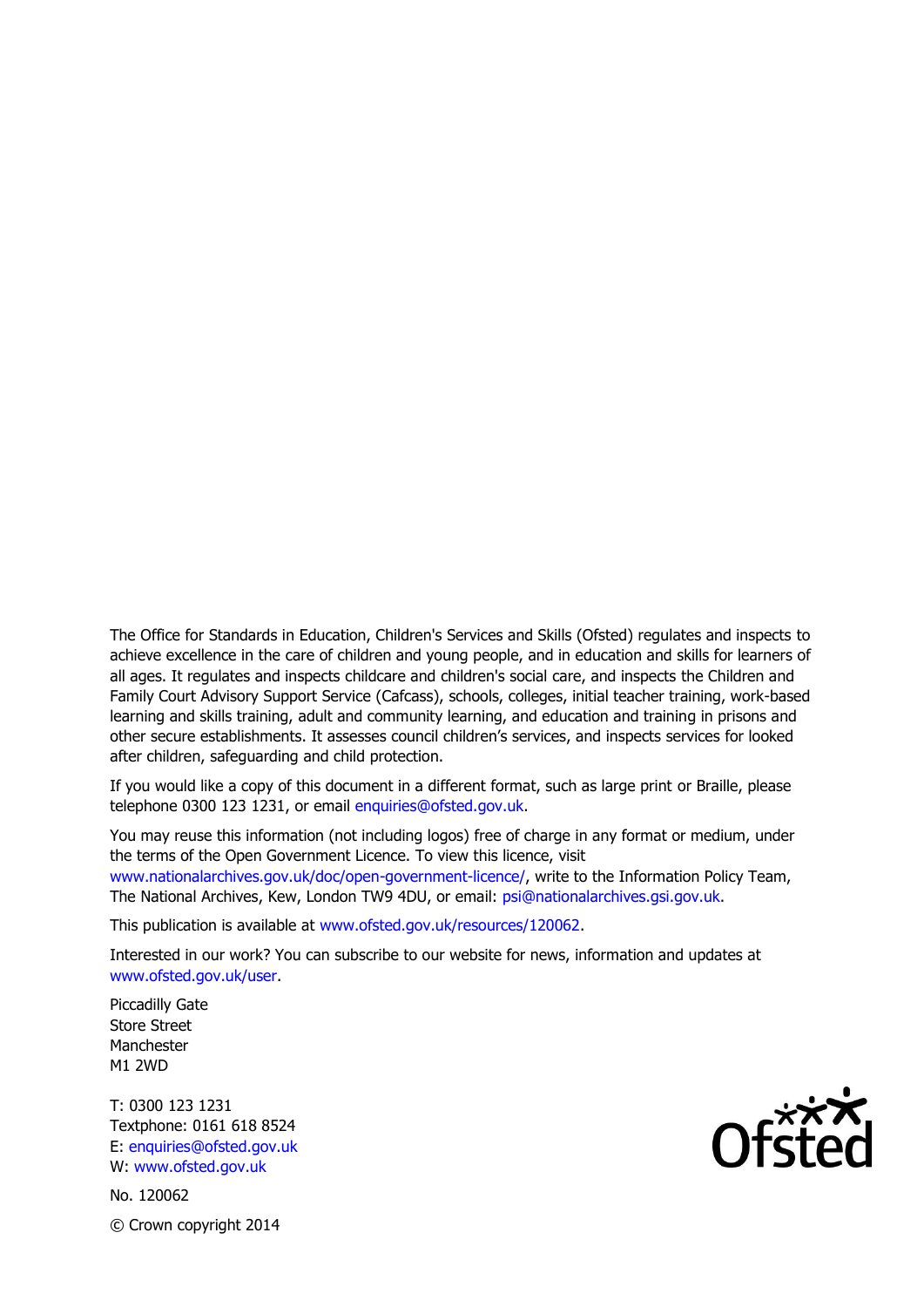## **Contents**

| <b>Introduction</b>                                              | 4  |
|------------------------------------------------------------------|----|
| <b>Principles of inspection and regulation</b>                   |    |
| <b>Provision inspected under the Common Inspection Framework</b> | 5  |
| The grading scale for inspection judgements                      | 5  |
| <b>The Common Inspection Framework 2012</b>                      | 6  |
| Overall effectiveness                                            | 6  |
| <b>Outcomes for learners</b>                                     | 6  |
| Quality of teaching, learning and assessment                     | 6  |
| Effectiveness of leadership and management                       | 7  |
| <b>Working together</b>                                          | 7  |
| Code of conduct for inspectors                                   | 7  |
| <b>Expectations of providers</b>                                 | 8  |
| Complaints about inspections and regulation visits               | 9  |
| <b>Terms used in the framework</b>                               | 10 |
| <b>Annex A. Structure of grades</b>                              | 11 |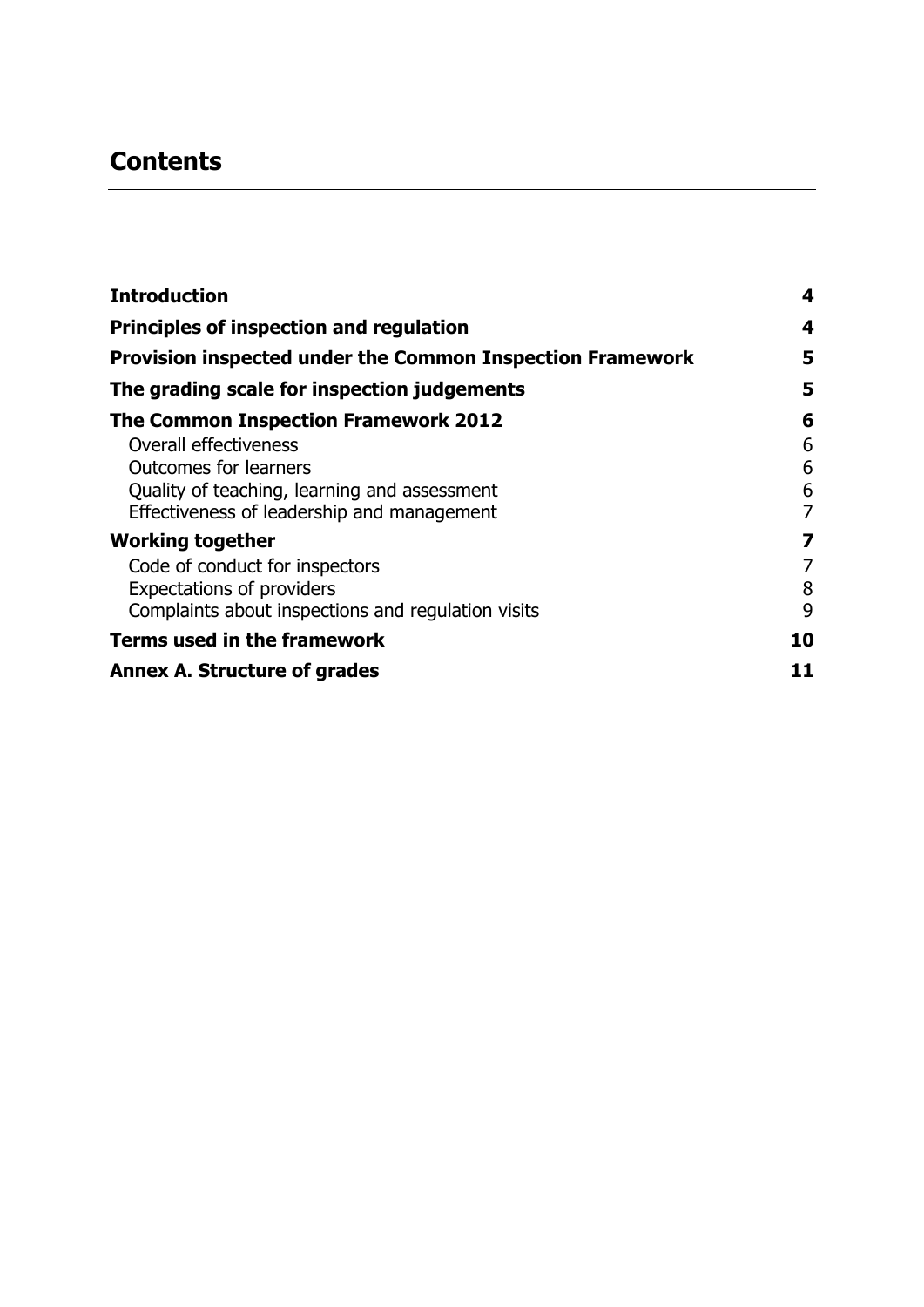

## <span id="page-3-0"></span>**Introduction**

The Common Inspection Framework for further education and skills was devised by Her Majesty's Chief Inspector in line with the Education and Inspections Act 2006. It sets out the principles that apply to further education and skills inspections under part 8 of the Act, the structure of the inspection, and the key aspects we make judgements against.

This document is a summary of the key features of the full Common Inspection Framework. The framework is published in full as part of the *Handbook for the* inspection of further education and skills. $^1$ 

The handbook has two parts. Part 1 is guidance for inspectors and providers on the preparation for, and conduct of, inspections. Part 2 is the full framework and evaluation schedule, and guidance on how inspectors will use the Common Inspection Framework to make judgements and award grades.

# <span id="page-3-1"></span>**Principles of inspection and regulation**

The principles of inspection and regulation reflect Ofsted's values and ensure that we carry out our statutory duties efficiently and effectively. The principles focus on the interests of service users – children, young people, parents and carers, adult learners and employers. They promote improvement in the services we inspect or regulate, and value for money. They also take full account of our policies on equality and diversity.

All inspections carried out by us or on our behalf must:

- support and promote improvement
- **be proportionate**
- focus on the needs of users
- focus on the needs of providers
- be transparent and consistent
- **be accountable**
- demonstrate value for money.

j

 $1$  Handbook for the inspection of further education and skills (120061), Ofsted, 2014; [www.ofsted.gov.uk/resources/120061.](http://www.ofsted.gov.uk/resources/120061)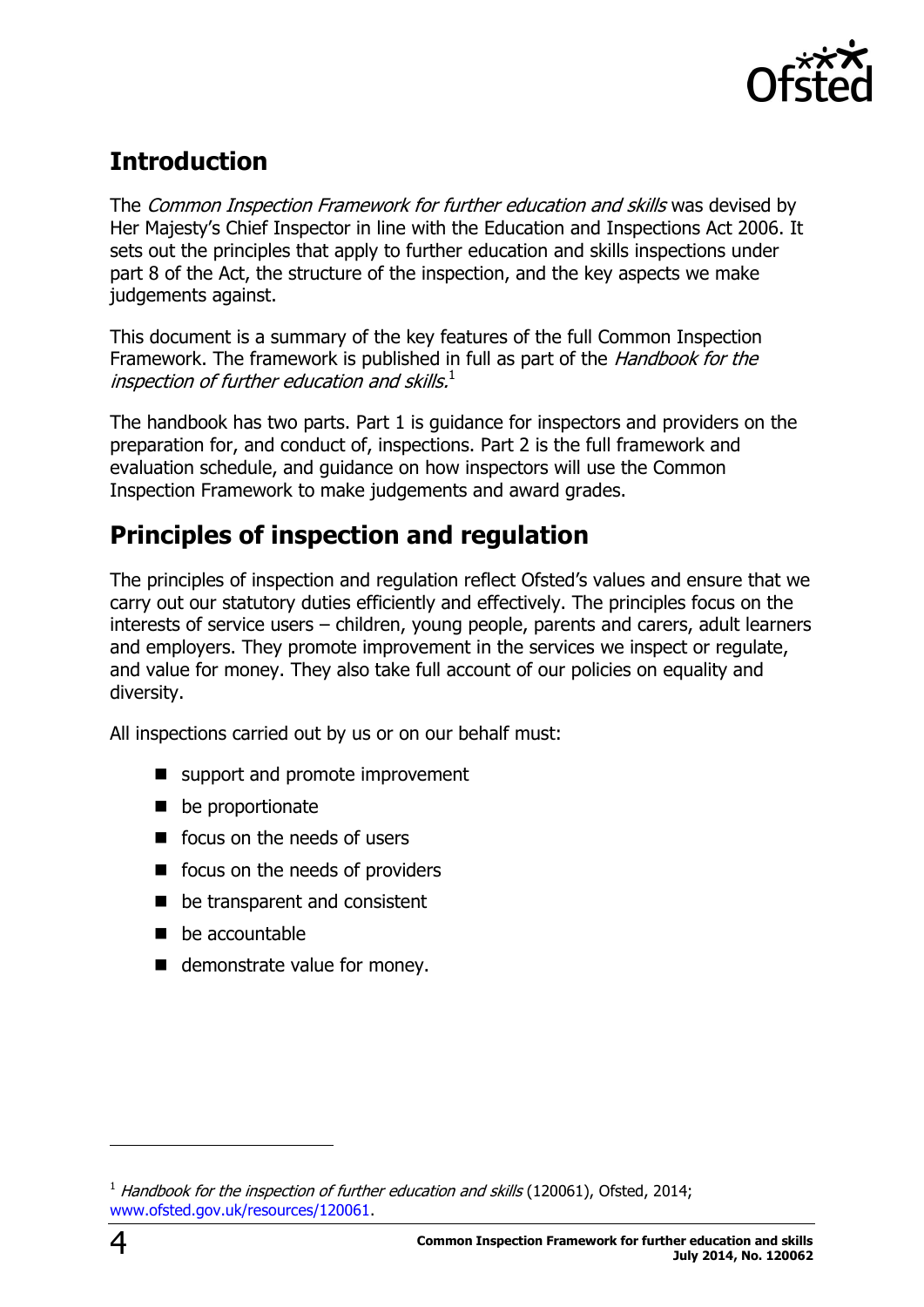

### <span id="page-4-0"></span>**Provision inspected under the Common Inspection Framework**

The Common Inspection Framework applies to the inspection of provision either wholly or partly funded by the Skills Funding Agency (SFA) or Education Funding Agency  $(EFA)^2$  in:

- further education colleges, sixth form colleges and independent specialist colleges
- independent learning providers: companies
- community learning and skills providers: local authorities, specialist designated institutions and not-for-profit organisations
- **n** employers
- higher education institutions providing further education
- $\blacksquare$  providers of learning in the judicial services.

The different types of provision inspected under the Common Inspection Framework for learners aged 16–18 and 19+, and learners aged 14–16 in colleges only, are:

- apprenticeships, access to apprenticeships and National Vocational Qualifications offered in the workplace
- **E** community learning
- $\blacksquare$  National Careers Service careers advice and quidance
- learning programmes leading to a qualification
- $\blacksquare$  learning provision in the judicial services
- **E** employability programmes.

### <span id="page-4-1"></span>**The grading scale for inspection judgements**

This four-point grading scale will be used in all inspections to make principal judgements:

- qrade 1: outstanding
- qrade 2: good

j

- grade 3: requires improvement
- qrade 4: inadequate.

 $<sup>2</sup>$  Ofsted does not inspect provision wholly funded by the European Social Fund (ESF).</sup>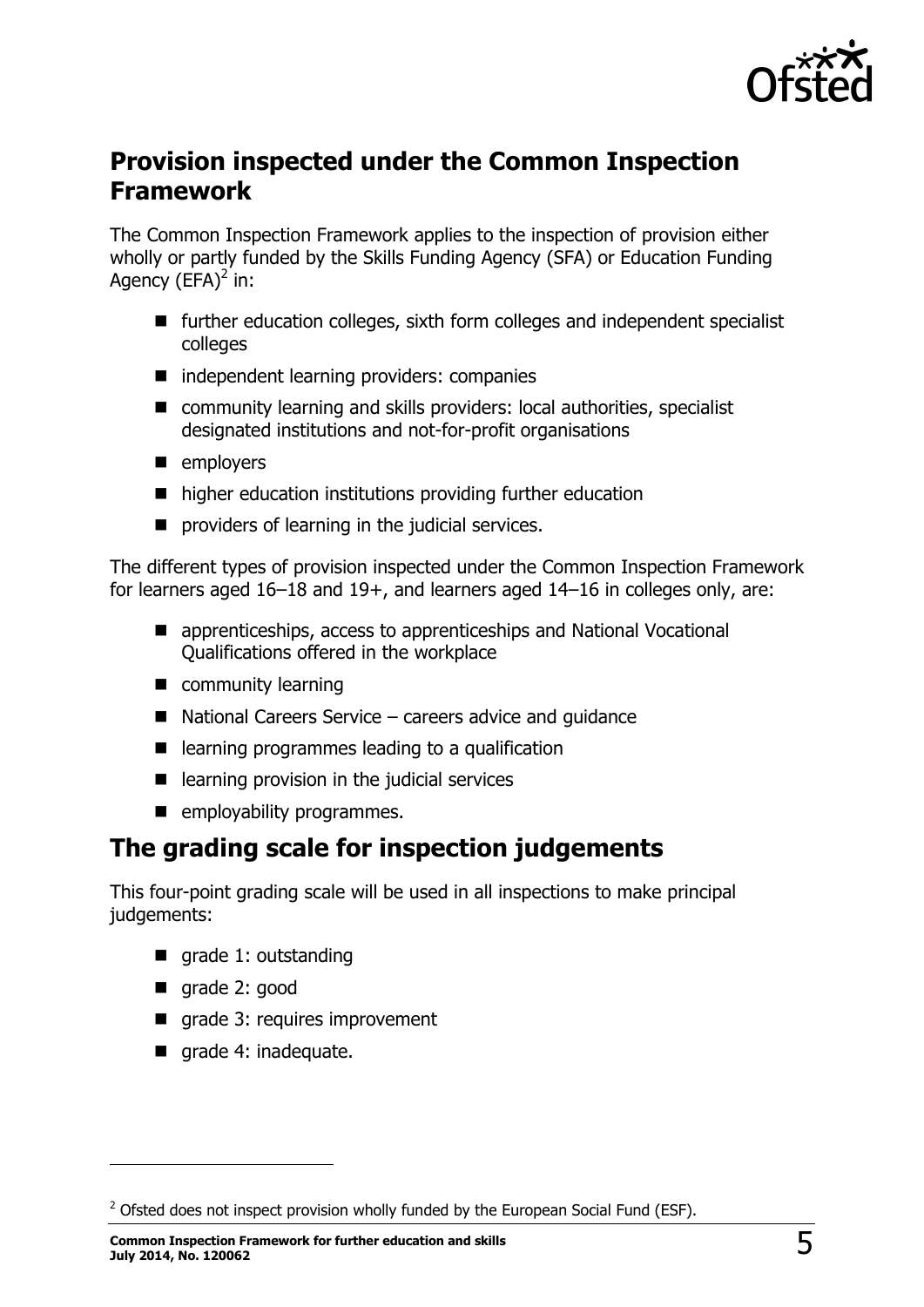

### <span id="page-5-0"></span>**The Common Inspection Framework 2012**

The Common Inspection Framework comprises the principal criteria that inspectors must consider when inspecting every education and training provider. The inspectors make a judgement on adequacy from the two categories: adequate and inadequate. A provider will be deemed to be inadequate if it is graded inadequate for overall effectiveness. For all other grades, the provider is deemed adequate.

#### <span id="page-5-1"></span>**Overall effectiveness**

The judgement on overall effectiveness is based on how effective and efficient the provider is in meeting the needs of learners and other users, and why. Inspectors will use all the available evidence and take into account judgements on:

- **u** outcomes for learners
- $\blacksquare$  the quality of teaching, learning and assessment
- the effectiveness of leadership and management.

#### <span id="page-5-2"></span>**Outcomes for learners**

Inspectors will make a judgement on outcomes for learners by evaluating the extent to which:

- all learners achieve and make progress relative to their starting points and learning goals
- achievement gaps are narrowing between different groups of learners
- $\blacksquare$  learners develop personal, social and employability skills
- learners progress to courses leading to higher-level qualifications and into jobs that meet local and national needs.

#### <span id="page-5-3"></span>**Quality of teaching, learning and assessment**

Inspectors will make a judgement on the quality of teaching, learning and assessment by evaluating the extent to which:

- learners benefit from high expectations, engagement, care, support and motivation from staff
- staff use their skills and expertise to plan and deliver teaching, learning and support to meet each learner's needs
- staff initially assess learners' starting points and monitor their progress, set challenging tasks, and build on and extend learning for all learners
- learners understand how to improve as a result of frequent, detailed and accurate feedback from staff following assessment of their learning
- $\blacksquare$  teaching and learning develop English, mathematics and functional skills, and support the achievement of learning goals and career aims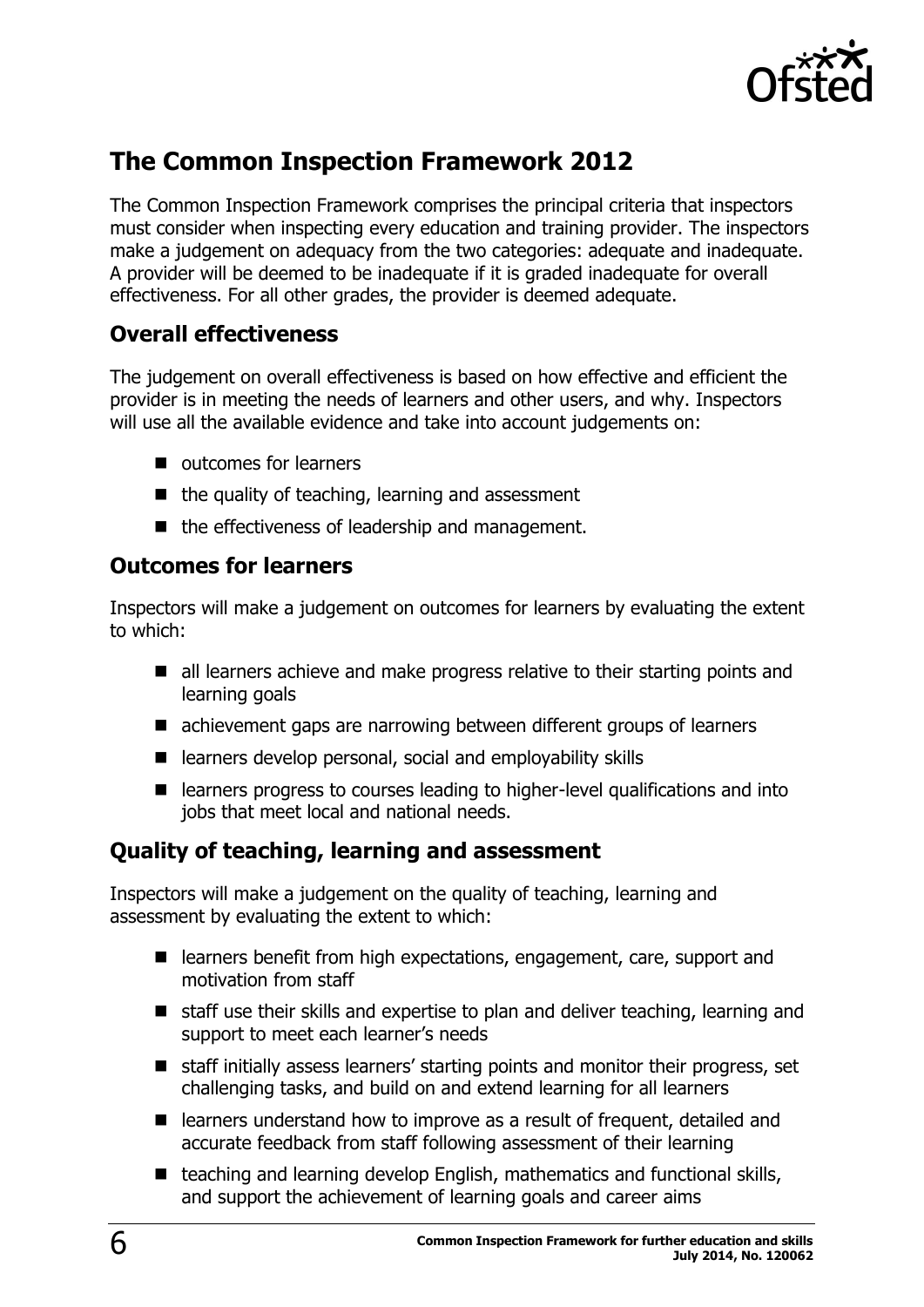

- **E** appropriate and timely information, advice and guidance support learning effectively
- $\blacksquare$  equality and diversity are promoted through teaching and learning.

#### <span id="page-6-0"></span>**Effectiveness of leadership and management**

Inspectors will make a judgement on the effectiveness of leadership and management by evaluating the extent to which leaders, managers and, where applicable, governors:

- demonstrate an ambitious vision, have high expectations for what all learners can achieve, and attain high standards of quality and performance
- improve teaching and learning through rigorous performance management and appropriate professional development
- $\blacksquare$  evaluate the quality of the provision through robust self-assessment, taking account of users' views, and use the findings to promote and develop capacity for sustainable improvement
- successfully plan, establish and manage the curriculum and learning programmes to meet the needs and interests of learners, employers and the local and national community
- actively promote equality and diversity, tackle bullying and discrimination, and narrow the achievement gap
- safeguard all learners.

For inspections from September 2014, the inspection report will include a written judgement stating whether the provider's safeguarding of all learners is outstanding, good, requires improvement or inadequate. This written judgement will appear at the end of the effectiveness of leadership and management section of the inspection report.

## <span id="page-6-1"></span>**Working together**

#### <span id="page-6-2"></span>**Code of conduct for inspectors**

Inspectors must uphold the highest professional standards in their work and treat everyone they encounter during inspections fairly and with respect. Inspectors must:

- $\blacksquare$  evaluate objectively, be impartial and inspect without fear or favour
- $\blacksquare$  evaluate provision in line with frameworks, national standards or requirements
- **E** base all evaluations on clear and robust evidence
- have no connection with the provider that could undermine their objectivity
- **P** report honestly and clearly, ensuring that judgements are fair and reliable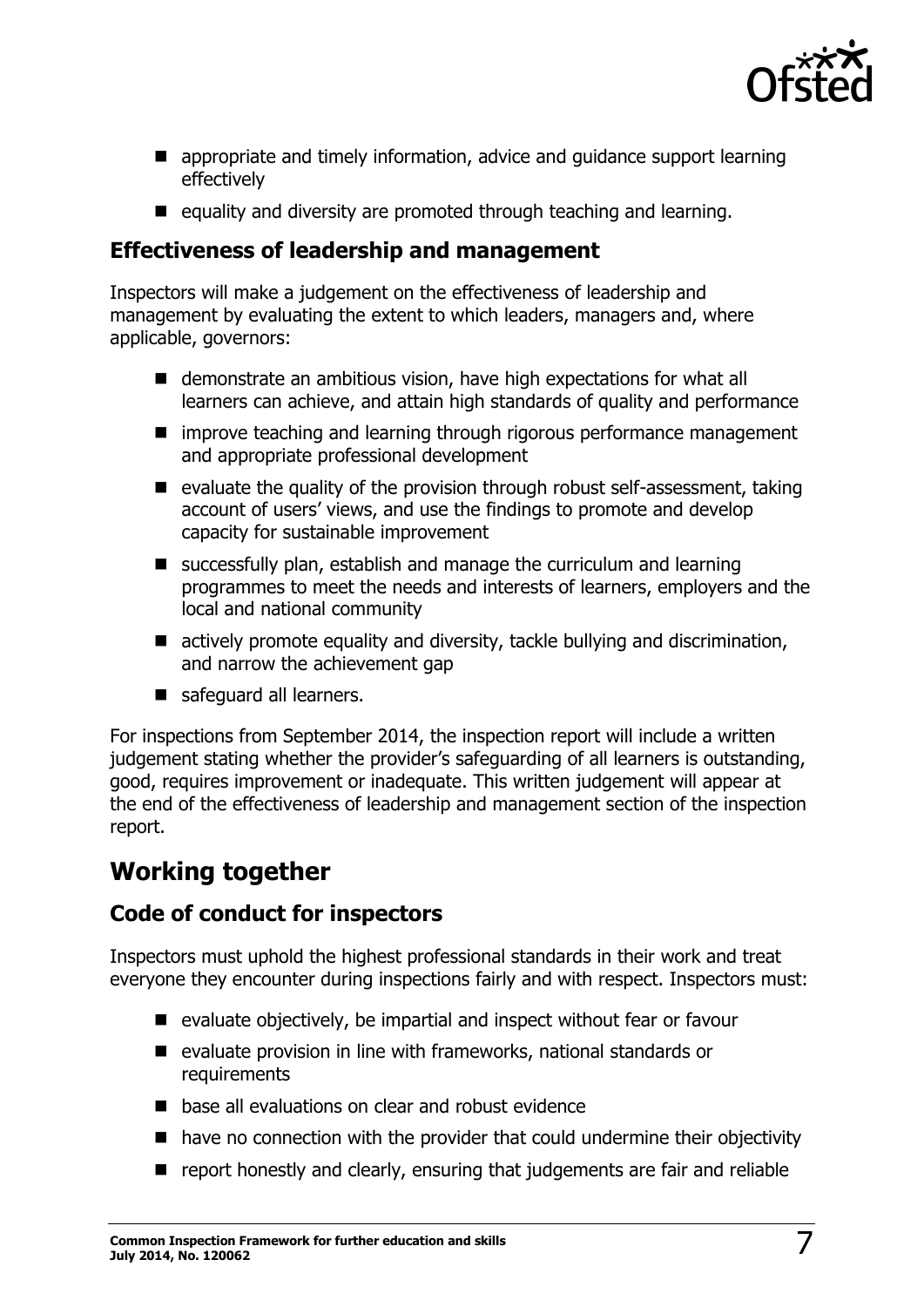

- $\blacksquare$  carry out their work with integrity, treating all those they meet with courtesy, respect and sensitivity
- $\blacksquare$  try to minimise the stress on those involved in the inspection
- $\blacksquare$  act in the best interests and well-being of service users
- maintain purposeful and productive dialogue with those being inspected, and communicate judgements clearly and frankly
- **E** respect the confidentiality of information, particularly about individuals and their work
- $\blacksquare$  respond appropriately to reasonable requests
- $\blacksquare$  take prompt and appropriate action on any safeguarding or health and safety issues.

#### <span id="page-7-0"></span>**Expectations of providers**

So that inspection and regulation are productive and beneficial, it is important that inspectors and providers establish and maintain a working environment based on courtesy and professional behaviour. Inspectors will uphold the code of conduct and Ofsted expects providers to:

- be courteous and professional
- **E** apply their own codes of conduct in their dealings with inspectors
- $\blacksquare$  enable inspectors to conduct their visit in an open and honest way
- $\blacksquare$  enable inspectors to evaluate the provision objectively against the standards/framework
- **P** provide evidence that will enable the inspector to report honestly, fairly and reliably about their provision
- work with inspectors to minimise disruption, stress and bureaucracy
- $\blacksquare$  ensure the health and safety of inspectors while on their premises
- maintain a purposeful dialogue with the inspector or the inspection team
- draw any concerns about the inspection to the attention of inspectors promptly and in a suitable manner
- respect that inspectors will need to observe practice and talk to staff and users without the presence of a manager or registered person.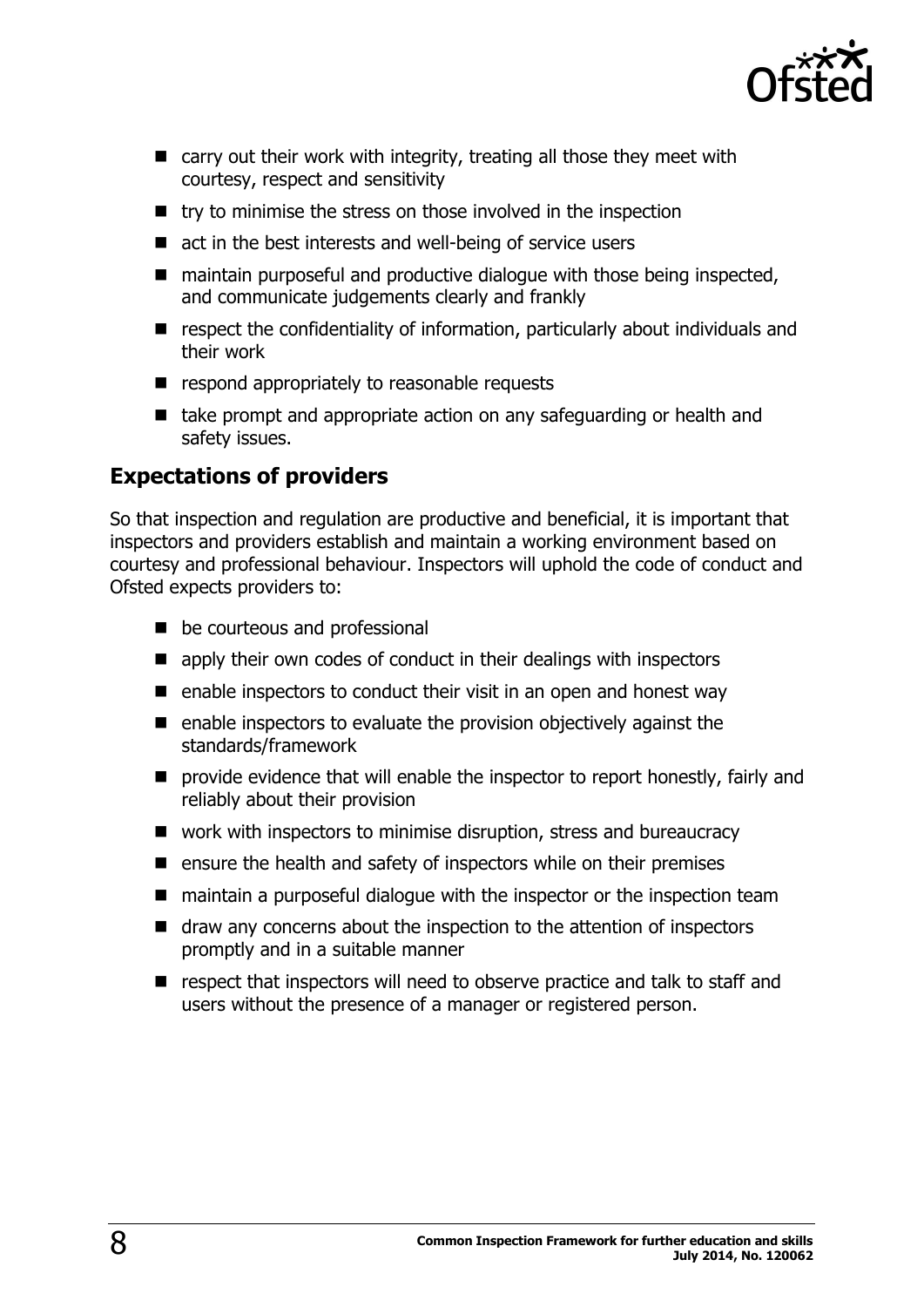

### <span id="page-8-0"></span>**Complaints about inspections and regulation visits**

If providers or interested parties are dissatisfied with some aspect of their inspection, Ofsted's complaints procedure sets out how they can complain, and what will happen with their complaint.<sup>3</sup>

j

<sup>&</sup>lt;sup>3</sup> Complaints procedure: raising concerns and making complaints about Ofsted (130128), Ofsted, 2013; [www.ofsted.gov.uk/resources/130128](http://www.ofsted.gov.uk/resources/130128)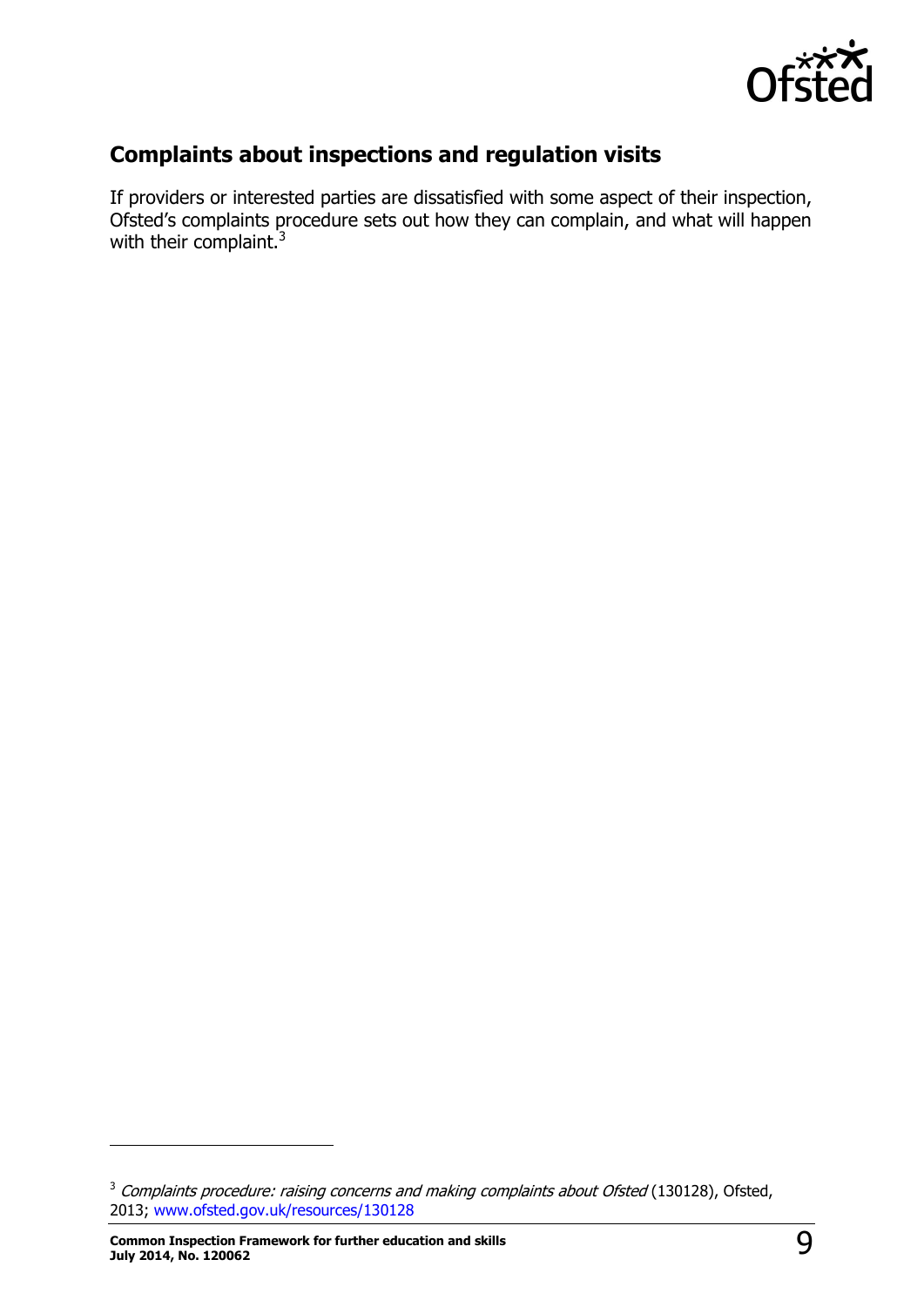

# <span id="page-9-0"></span>**Terms used in the framework**

| <b>Activity</b>                    | One of the range of activities that a learner may take part in, including taught<br>sessions, training, assessments, reviews of progress, coaching and job search,<br>both on and off the provider's premises.                                                                                                                    |
|------------------------------------|-----------------------------------------------------------------------------------------------------------------------------------------------------------------------------------------------------------------------------------------------------------------------------------------------------------------------------------|
| Aspect                             | Term used to describe one of the main areas of the Common Inspection<br>Framework. These are: Outcomes for learners; Quality of teaching, learning and<br>assessment; and Effectiveness of leadership and management.                                                                                                             |
| Employability<br>programmes        | Short learning programmes aiming to help unemployed learners into work.<br>Terms used for unemployed people on benefits include: work-related activity<br>group (WRAG), jobseekers allowance (JSA) and employment support allowance<br>(ESA).                                                                                     |
| Employer-<br>based<br>provision    | Employer-based provision includes apprenticeships, and NVQs delivered wholly<br>or partially in the workplace.                                                                                                                                                                                                                    |
| Inspection<br>services<br>provider | Inspection services providers are external organisations contracted by Ofsted to<br>provide Additional Inspectors, administrative support on inspection, the collation<br>of pre-inspection information for inspectors via a portal, quality assurance and<br>production of reports, and post-inspection evaluation by providers. |
| Learner                            | A person seeking information or advice on learning opportunities or<br>employment, and taking part in education, training and development<br>programmes or activities, including student, apprentice, participant, client and<br>customer.                                                                                        |
| Learning<br>programmes             | Learning programmes cover further education programmes in school sixth<br>forms, colleges and other providers for learners above the compulsory school-<br>leaving age, who have not yet reached 19 years of age at the start of an<br>academic year where the main aim is a vocational or academic qualification.                |
| Learning                           | Gaining of knowledge and understanding, and development of skills and<br>attributes that lead to the attainment of learning goals, including qualifications.                                                                                                                                                                      |
| Nominee                            | The nominee is a senior member of staff from the provider who is the key link<br>between the provider and the inspection team.                                                                                                                                                                                                    |
| Provider                           | Any organisation, including consortium or partnership, involved in providing<br>information and advice services, education, training or development<br>programmes or activities, including colleges, independent training providers,<br>local authorities, voluntary organisations and employers.                                 |
| Provision                          | The range and type of learning programmes available.                                                                                                                                                                                                                                                                              |
| Record of<br>main findings         | A template for recording grades awarded for the aspects of the Common<br>Inspection Framework, the provision as a whole and for the different types of<br>provision. The record of main findings is published as part of the inspection<br>report.                                                                                |
| Tariff for<br>inspection           | The tariff for inspection refers to the number of inspector days allocated to that<br>inspection. It consists of preparation days for HMI, on-site days for HMI and<br>Additional Inspectors, and post-inspection days for report writing.                                                                                        |
| User                               | Young people, adult learners, employers and parents and carers.                                                                                                                                                                                                                                                                   |